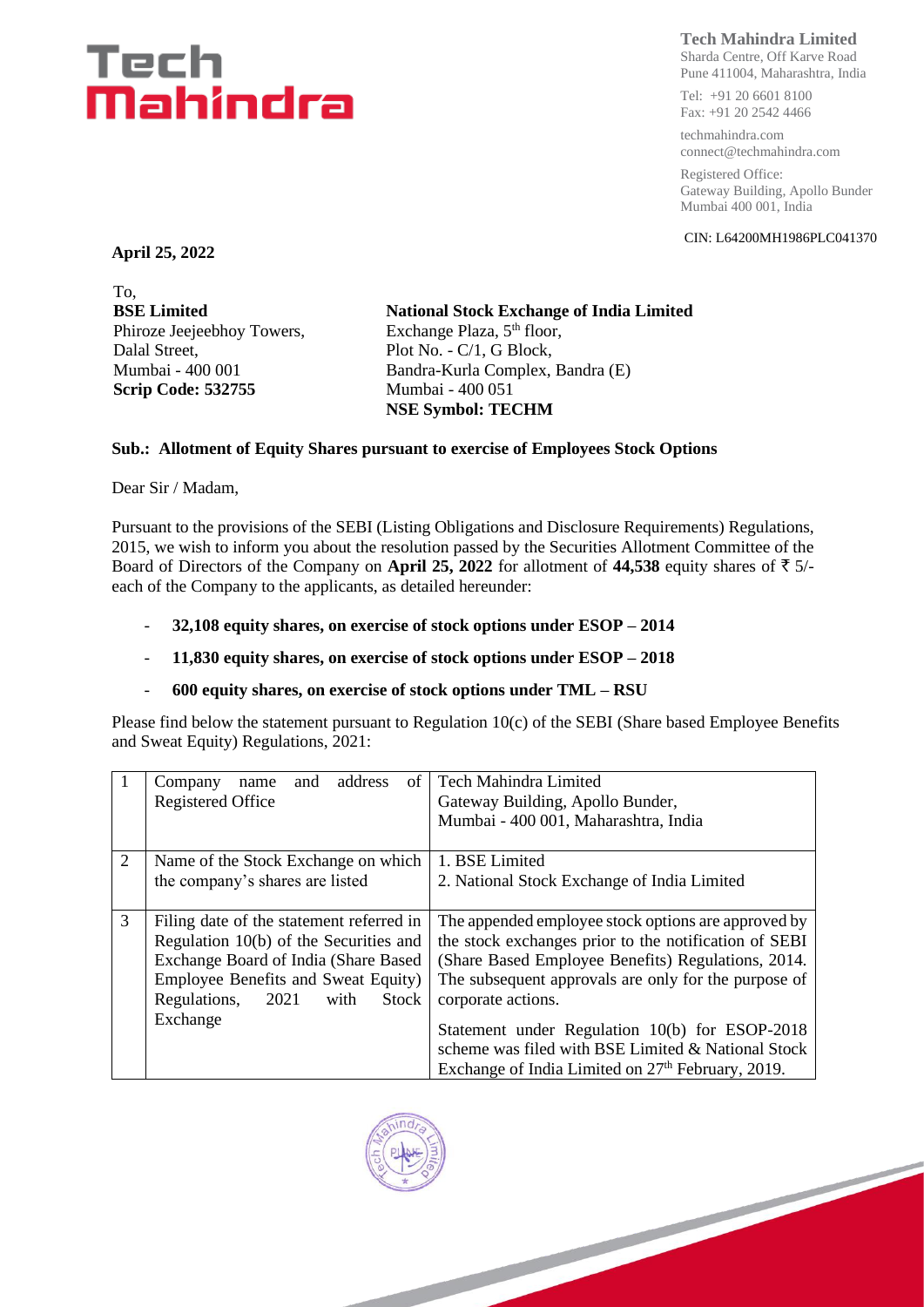# Tech<br>**Mahindra**

### **Tech Mahindra Limited**

Sharda Centre, Off Karve Road Pune 411004, Maharashtra, India

Tel: +91 20 6601 8100 Fax: +91 20 2542 4466

techmahindra.com connect@techmahindra.com

Registered Office: Gateway Building, Apollo Bunder Mumbai 400 001, India

#### CIN: L64200MH1986PLC041370

| $\overline{4}$ | Filing Number, if any                                              | Scheme Name & Reference of In - Principal<br>Approval        |  |  |
|----------------|--------------------------------------------------------------------|--------------------------------------------------------------|--|--|
|                |                                                                    | ESOP-2014 - DCS/IPO/JS/ESOP-IP/844/2014-15 -<br>31.03.2015   |  |  |
|                |                                                                    | ESOP-2018 - DCS/IPO/PB/ESOP-IP/3595/2018-19<br>$-20.03.2019$ |  |  |
|                |                                                                    | TML - RSUs - DCS/IPO/UZ/ESOP-IP/839/2014-15<br>$-30.03.2015$ |  |  |
| 5              | Title of the Scheme pursuant to which<br>shares are issued, if any | ESOP-2014, ESOP-2018 and TML-RSUs                            |  |  |
| 6              | Kind of security to be listed                                      | <b>Equity shares</b>                                         |  |  |
| $\overline{7}$ | Par value of the shares                                            | ₹ $5/-$ each                                                 |  |  |
| 8              | Date of issue of shares                                            | April 25, 2022                                               |  |  |
| 9              | Number of shares issued                                            | 44,538                                                       |  |  |
| 10             | Share Certificate No., if applicable                               | Not applicable                                               |  |  |
| 11             | Distinctive number of the share, if<br>applicable                  | 992488565 to 992533102                                       |  |  |
| 12             | ISIN Number of the shares if issued in<br>Demat                    | INE669C01036                                                 |  |  |
| 13             | Exercise price per share                                           | Refer Annexure I                                             |  |  |
| 14             | Premium per share                                                  | Refer Annexure I                                             |  |  |
| 15             | Total Issued shares after this issue                               | 971,948,102                                                  |  |  |
| 16             | Total Issued share capital after this issue                        | ₹4,859,740,510/-                                             |  |  |
| 17             | Details of any lock-in on the shares                               | Not applicable                                               |  |  |
| 18             | Date of expiry of lock-in                                          | Not applicable                                               |  |  |
| 19             | Whether shares identical in all respects                           | Identical                                                    |  |  |
|                | to existing shares if not, when will they                          |                                                              |  |  |
|                | become identical                                                   |                                                              |  |  |
| 20             | Details of listing fees, if payable                                | Not Applicable                                               |  |  |

#### **For Tech Mahindra Limited**

that is **Anil Khatri Company Secretary**